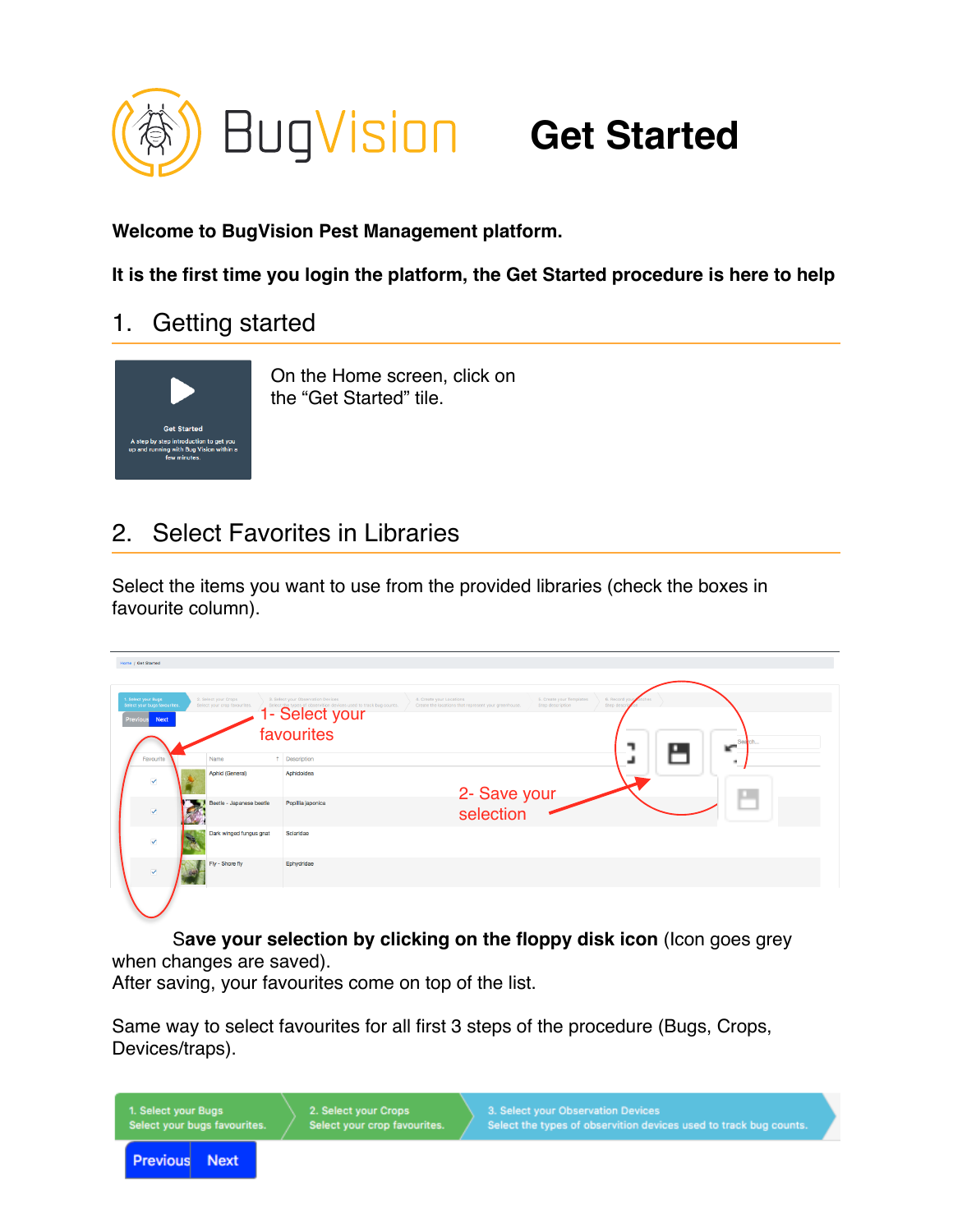## 3. Describe your Facility Locations

**Here you need to take your time and figure out exactly how to organize the locations as it will be the spine column of the system.**

| 1. Select your Bugs<br>Select your bugs favourites. | 2. Select your Crops<br>Select your crop favourites. | 3. Select your Observation Devices<br>Select the types of observition devices used to track bug counts. | 4. Create your Locations | Create the locations that represent your greenhouse. | 5. Create your Templates<br>Step description | 6. Record your Batches<br>Step description |          |     |
|-----------------------------------------------------|------------------------------------------------------|---------------------------------------------------------------------------------------------------------|--------------------------|------------------------------------------------------|----------------------------------------------|--------------------------------------------|----------|-----|
| <b>Previous</b> Next                                |                                                      |                                                                                                         |                          |                                                      |                                              |                                            |          |     |
|                                                     |                                                      |                                                                                                         |                          |                                                      |                                              | ø.                                         | Q Search |     |
|                                                     |                                                      |                                                                                                         |                          | 1 Description                                        |                                              |                                            |          |     |
| Plant #1                                            |                                                      |                                                                                                         |                          | Historical site on Highway #7                        |                                              |                                            |          | ✔ 章 |
| Plant #2                                            |                                                      |                                                                                                         |                          | Add a facility                                       |                                              |                                            |          | ╱ 官 |
|                                                     | <b>Our facilities</b>                                |                                                                                                         |                          |                                                      |                                              |                                            |          |     |

#### **Location Group or facility**:

Click on the + button to add a facility or production site and you can have several.

|                                      |                                               |                          |                | ø<br>43<br>Q Search |    |
|--------------------------------------|-----------------------------------------------|--------------------------|----------------|---------------------|----|
| Name                                 | <b>Description</b>                            |                          |                |                     |    |
|                                      | Historical site on Highway #7                 |                          |                |                     | 才官 |
| Locations                            | Click on arrow to show/<br>hide sub-locations |                          | Add a location | Q Search<br>汩       |    |
| $-$ P1 $B$ lock A<br>P1-BA- Card #01 |                                               | Parent<br>P1-Block A     | in first level |                     |    |
| P1-BA- Card #02                      | Parent location of                            | P1-Block A               |                |                     |    |
| P1-BA- Card #03<br>P1-BA- Card #04   | the item on the line                          | P1-Block A<br>P1-Block A |                |                     |    |
|                                      |                                               |                          |                |                     |    |

#### **Locations and sub-locations :**

Then click on the little arrow on the left of the facility name to open the under location menu. Same thing, click on the + to add a location. The locations here are **hierarchical**  and you can create **multiple levels**.

To **add a sub level to a location**, click on the + button at the end of the line. If you made a mistake, you can change the parent location in the parent column (crayon icon to edit and select the parent you want in the dropdown).

#### **Tip**  :

**Locations names** : Repeat a shortcut of the hierarchy : for example, Facility #1, Block A, Card 1, I will call it F1-BA-Card #01 to recover the hierarchy in the name.

And if there is more than 9 items in a level, add a 0 (01, 02…) so that the items are ordered properly (put two 0 if more than 99). Other wise card #10 is between card #1 and card #2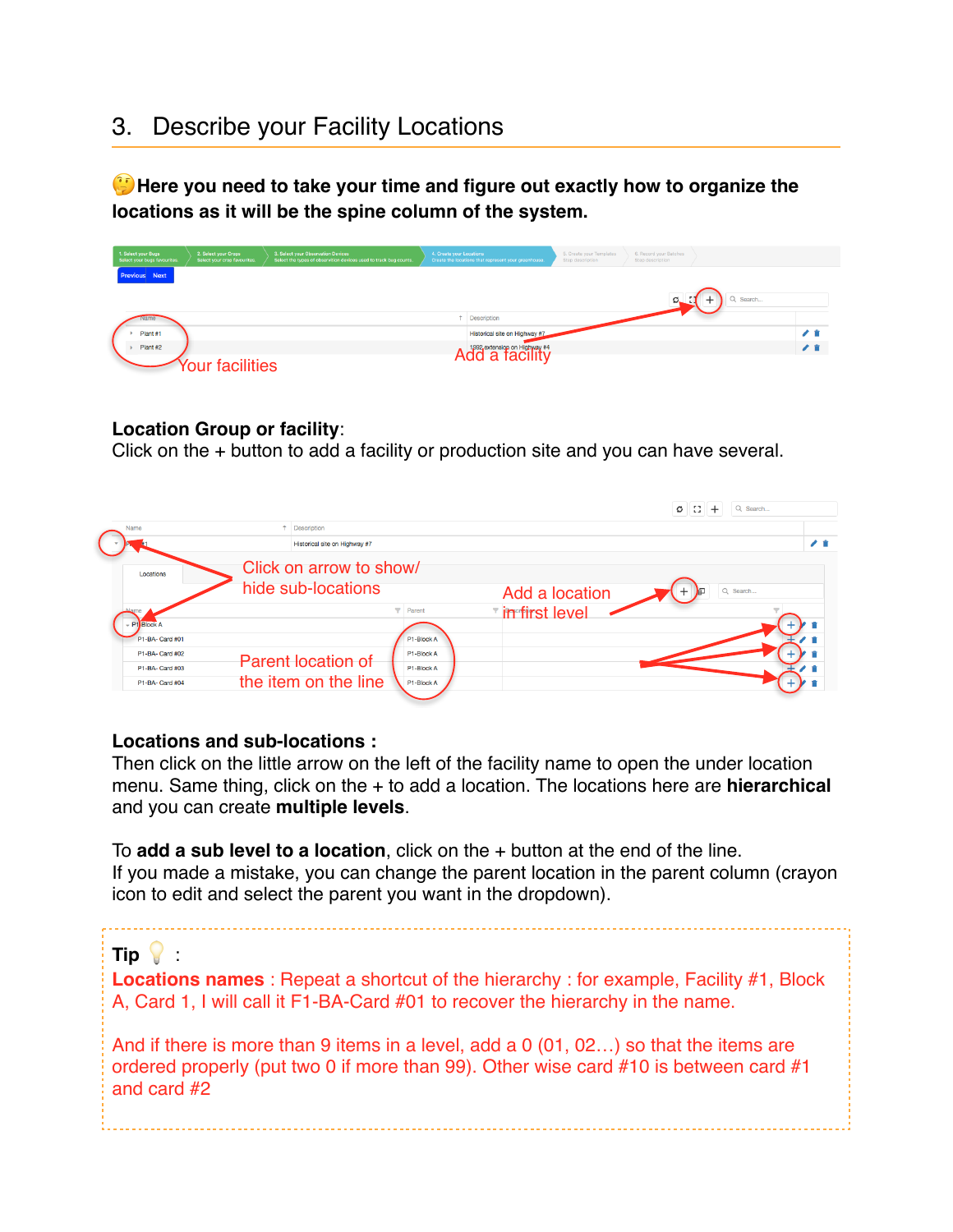**Copy/Paste shortcuts** : When creating many items on the same level with the same spelling except the last digit, it is easier to use **Ctrl+C** and **Ctrl+V** on the keyboard and just change the last figure.

## 4. Create your templates

The template represents the way you are monitoring (all the cards monitored by one person for example). It can also be used to group the locations with a single crop because when you create a batch of this template, you can select a default crop for all the cards (instead of selecting the crop for each card).

| 1. Select your Bugs<br>Select your bugs favourites. | 2. Select your Crops<br>Select your crop favourites. | 3. Select your Observation Devices<br>Select the types of observition devices used to track bug counts. |            |              | 4. Create your Locations<br>Create the locations that represent your greenhouse. | <b>5. Create your Templates</b><br>Step description | 6. Record your Batches<br>Step description                                         |          |     |
|-----------------------------------------------------|------------------------------------------------------|---------------------------------------------------------------------------------------------------------|------------|--------------|----------------------------------------------------------------------------------|-----------------------------------------------------|------------------------------------------------------------------------------------|----------|-----|
| <b>Previous</b> Next                                |                                                      |                                                                                                         |            |              |                                                                                  |                                                     | Add a new $\left(\frac{1}{2}\right)$<br>template<br>一印<br>$\mathbb{R}$<br>Q Search |          |     |
| Company                                             | <b>T</b> Location Group                              | $\blacktriangledown$ Name                                                                               | $+ \nabla$ | Instructions |                                                                                  |                                                     |                                                                                    | $\equiv$ |     |
|                                                     | (A)                                                  | $\sqrt{2}$                                                                                              |            |              |                                                                                  |                                                     |                                                                                    |          |     |
| Sample                                              | Plant #1                                             | 2 cards                                                                                                 |            |              |                                                                                  |                                                     |                                                                                    |          | { } |
| Sample                                              | Plant #1                                             | Plant #1 Block A 2019                                                                                   |            |              |                                                                                  |                                                     |                                                                                    |          |     |
|                                                     |                                                      |                                                                                                         |            |              | Your templates                                                                   |                                                     |                                                                                    |          |     |

Click on + and give a name to the template and save.

| Company                                                  |        |       | $\overline{\phantom{a}}$<br><b>Exercise</b> Group | $+ -$<br>Name | Instructions                                                                            |                                                            |
|----------------------------------------------------------|--------|-------|---------------------------------------------------|---------------|-----------------------------------------------------------------------------------------|------------------------------------------------------------|
|                                                          |        | (AII) | ۰                                                 |               |                                                                                         |                                                            |
| Company:                                                 | Sample |       |                                                   |               |                                                                                         | <b>Location Group:</b><br>Select                           |
| Name:                                                    |        |       |                                                   |               |                                                                                         | в<br>三 三<br>゠<br>$\overline{\phantom{a}}$<br>Instructions: |
| Give a name and a<br>description to your<br>new template |        |       |                                                   |               | Save the<br>Save<br>Select in which<br>template<br>facility this template<br>is created |                                                            |

Then click on the grey arrow on the left to open the **Bug** and **location** menus.

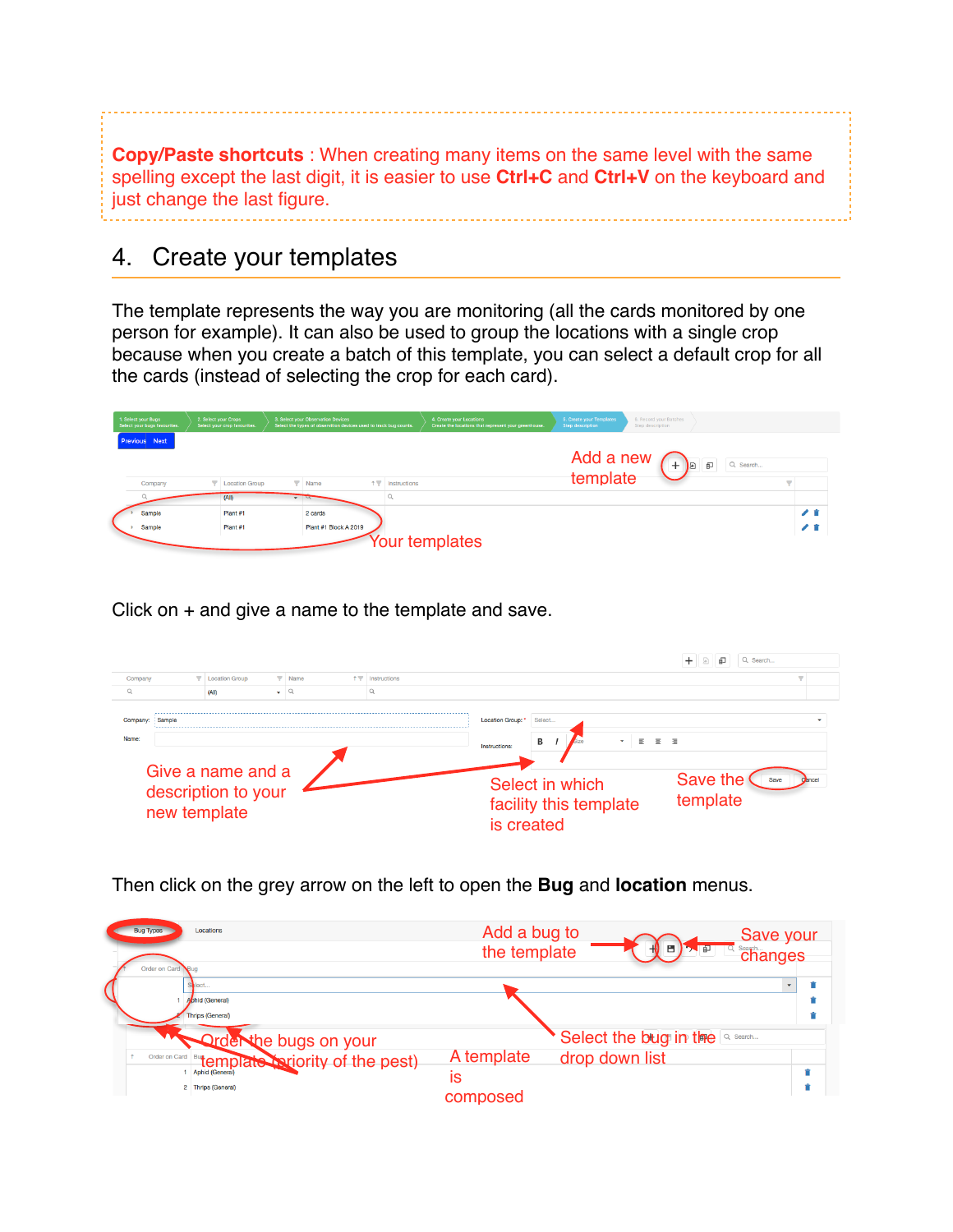Select the order (Order of the bugs in the columns of the template) and add as many insects as you want.

**Make sure you save by clicking the Floppy disk icon.**



Then switch to the location tab and select the order (order of the

cards on the lines of the grid). If you check "Children locations", it will add all the locations of the last level underneath (instead of selecting them one by one. Specify how many subdivision (pattern on the yellow cards) you are usually counting. Then select the type of card you are using.

**Make sure you save by clicking the Floppy disk icon.**

# 5. Create your first Batch of Records



Fill up all the dropdowns and finally click the **create** button.